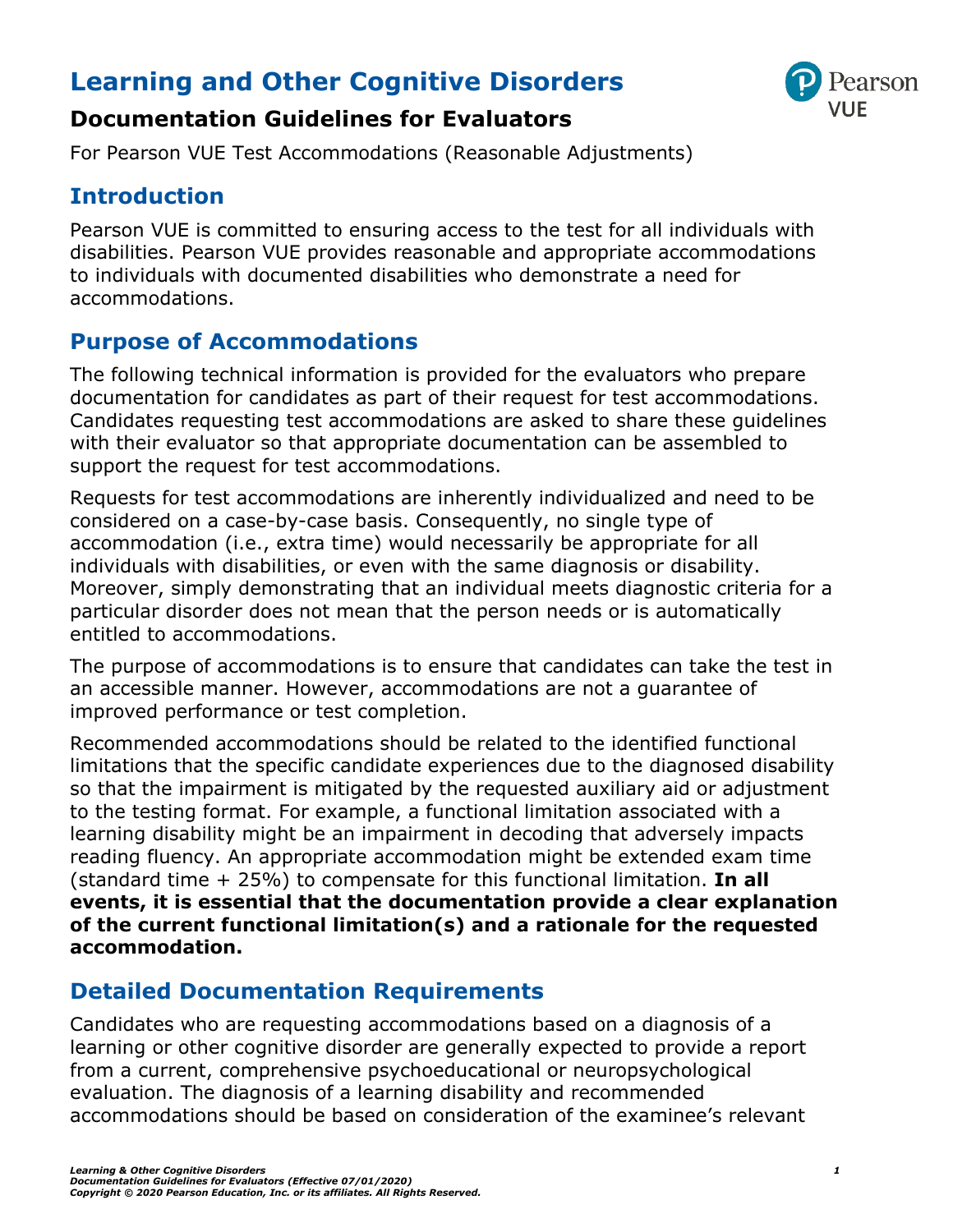history, test results, and level of current functioning, along with clinical judgment.

**Note that meeting diagnostic criteria for a particular disorder does not necessarily mean that the individual will be found to be disabled for the purpose of needing or being eligible to receive testing accommodations.**

### **The evaluation should:**

- 1. Be performed by a qualified evaluator (see Note #1 below)
- 2. Be current (<5 years; see Note #2 below)
- 3. Include objective tests that are designed and normed for use with adults
- 4. Include comprehensive objective tests that are the most recent edition

## **The diagnostic report should:**

- 1. Include identifying information:
	- a. The first page of the report should be printed on the evaluator's letterhead, dated, and should provide relevant identifying information, including the examinee's name, date of birth, the testing dates, age at the time of testing, and grade and school (if applicable).
	- b. The last page of the report should be signed by the evaluator.
- 2. Include a comprehensive history:
	- a. educational history
	- b. psychosocial history
	- c. relevant medical history
	- d. history of the condition
	- e. history of intervention efforts and results
	- f. history of the impact of the condition
	- g. summary of previous psychoeducational test results (if any)
- 3. Include relevant behavioral observations during testing.
- 4. Include age-based standard scores and equivalent percentiles for each test and subtest that was administered.
- 5. Include information about the current impact of the disorder on academic performance, employment (if relevant), and other relevant activities.
- 6. Include information about the candidate's native language (if English is not the candidate's native language, then see Note #3 below).
- 7. For a diagnosis of an Intellectual Disability include assessment information and discussion about the candidate's levels of adaptive behavior.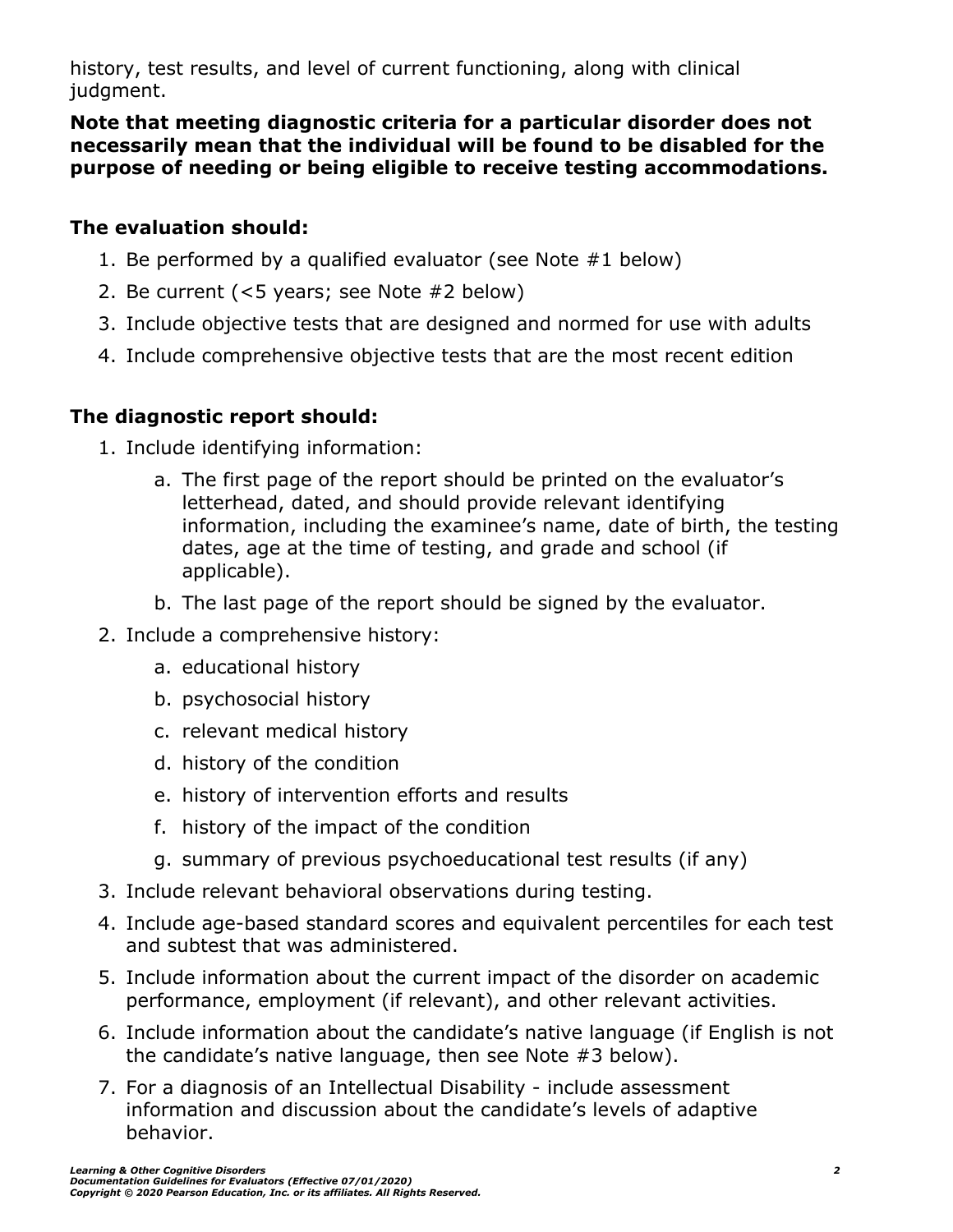#### **Specific components of the psychoeducational evaluation that generally should be included:**

- 1. A comprehensive IQ test battery (Please refer to the "Commonly Used Intellectual and Academic Assessments" reference for more information, attached as Appendix-A.)
- 2. A comprehensive academic achievement battery (Please refer to the "Commonly Used Intellectual and Academic Assessments" reference for more information, attached as Appendix-A.)
- 3. Although not required, we strongly recommend administering timed as well as untimed tests in each academic area.
- 4. Consideration of alternative explanations for the condition, such as emotional functioning or ESL factors, and evidence that these can be ruled out as contributing to the person's condition.
- 5. A specific diagnosis, generally based on globally recognized standards (e.g., DSM, ICD), and clear evidence that the diagnostic criteria have been met (e.g., DSM-5 requires limitations relative to age peers rather than within-individual discrepancies for a Learning Disorder diagnosis).
- 6. Specific recommendations for accommodations that have a basis in objective evidence relating to the candidate's functional limitations.
- 7. A specific rationale for each recommended accommodation.

#### **Analysis and integration of relevant data: The report should demonstrate:**

- 1. A clear pattern of deficits, not just one or two isolated low-test scores.
- 2. Evidence that the evaluator integrated current test results with clinical observations, previous test results (if any), historical evidence, and concurrent evidence, in the process of reaching a diagnostic formulation. Note that if there are significant discrepancies between previous test results and current test results, this should be explained.

### **Notes:**

1. A qualified professional should evaluate the person who is requesting accommodations. In general, an individual is deemed to be qualified to conduct a neuropsychological or psychoeducational evaluation if s/he has had extensive graduate-level training in the area of assessment of learning disabilities with adults and is appropriately credentialed. This usually includes formal education and training in the nature and identification of learning or other cognitive disorders. The name, title, and professional credentials of the evaluator should be clearly stated in the documentation. Pearson VUE reserves the right to request evidence from an evaluator of their professional qualifications. Psychoeducational testing administered by family members, even if otherwise qualified, will not be accepted.

If a graduate-trainee is conducting some or all of the evaluation, for example as part of a university-based assessment practicum, this fact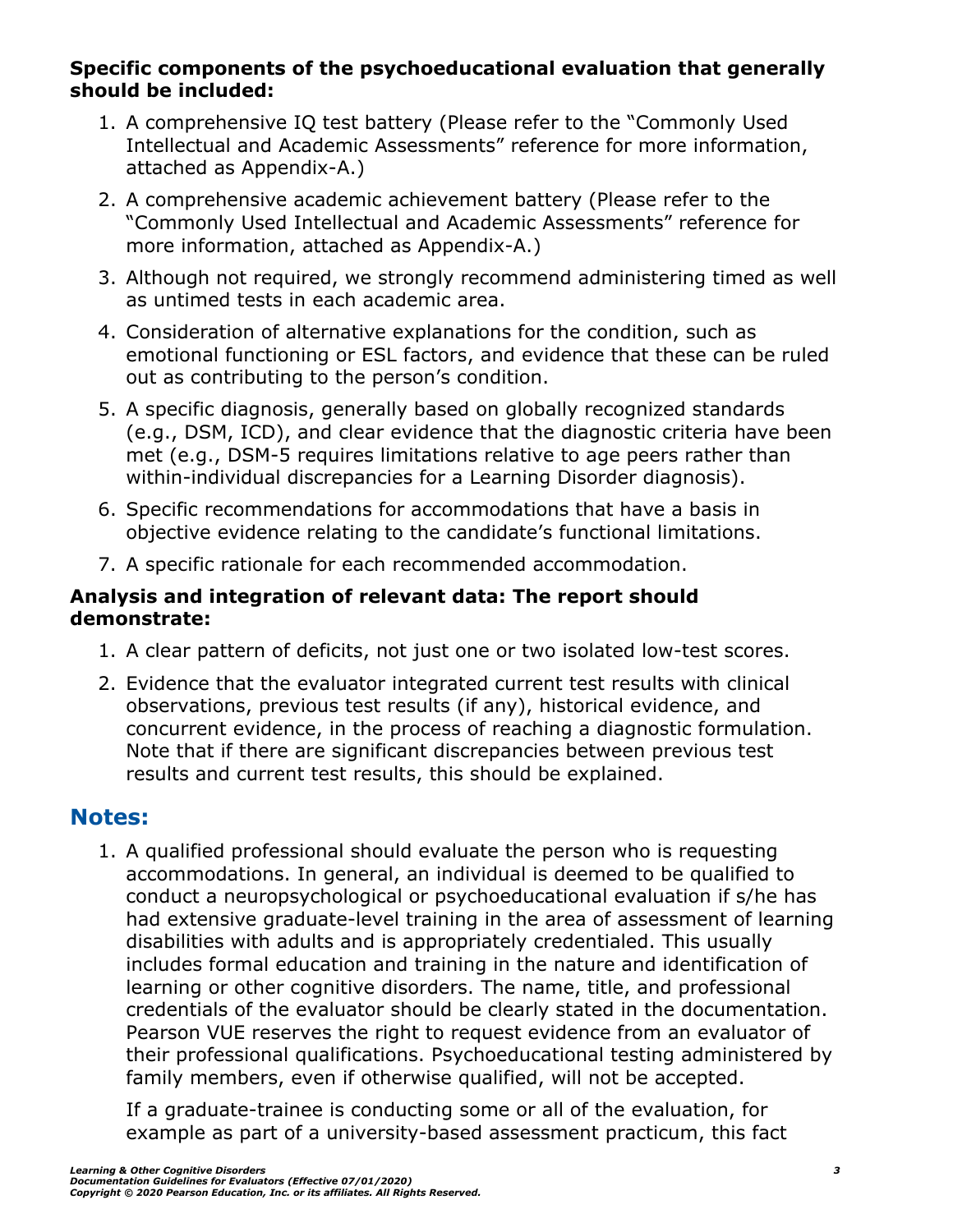should be noted whenever possible. We will consider the results if both the clinician and the faculty supervisor sign the written report. Pearson VUE reserves the right to contact the faculty supervisor and/or the graduate trainee/clinician to inquire about the level of supervision during the assessment or in connection with any diagnosis that has been made or accommodations that have been recommended.

- 2. Currency: Because the provision of reasonable accommodations is based on assessment of the current impact and current functional limitations caused by the applicant's disability, Pearson VUE requires a current report of psychoeducational assessment. **The documentation provided should be no older than five (5) years prior to the anticipated test date.**
- 3. If the test-taker's native language is NOT English: The following information should be included in the diagnostic report:
	- When the candidate first learned English
	- The candidate's current level of proficiency with oral as well as written English
	- A statement that English-as-a-second-language (ESL) factors are not primarily responsible for the person's current academic difficulties
	- Information about how the learning disability or cognitive disorder impacted language development in the person's native language.

# **Additional Notes:**

In situations where an individual has two or more disorders, such as a learning disability and Attention-Deficit/Hyperactivity Disorder (ADHD), the diagnostic report should clearly describe the unique impact of each disorder, and documentation guidelines should be addressed for each disorder.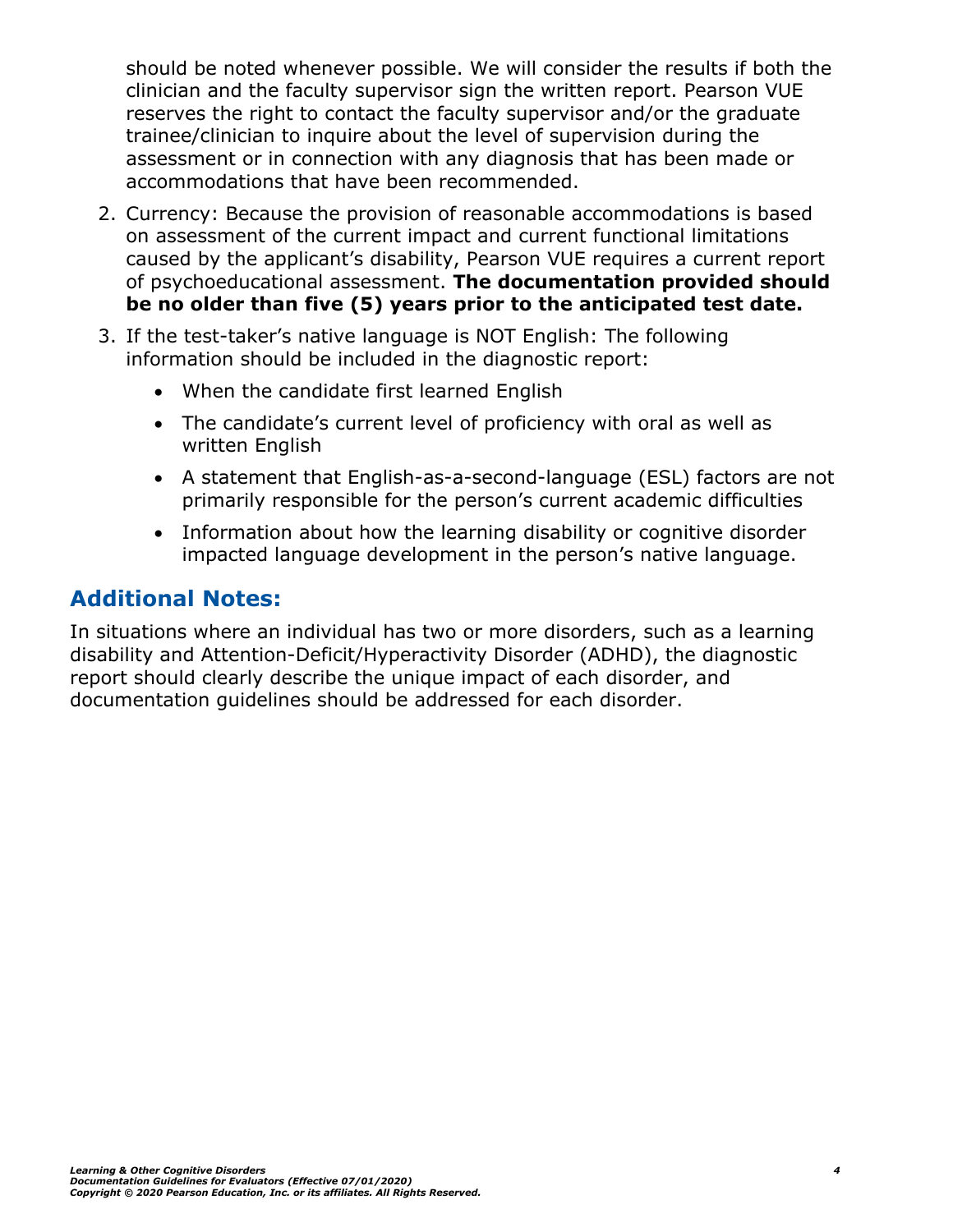## **APPENDIX A - Commonly Used Intellectual and Academic Assessments for Intellectual, Learning, and Other Cognitive Disorders**

# **Introduction**

The following technical information is provided for evaluators who prepare documentation for candidates as part of their request for test accommodations. Candidates who are requesting accommodations based on a diagnosis of an intellectual, learning, or other cognitive disability are generally expected to provide a current, comprehensive psychoeducational or neuropsychological evaluation report. Comprehensive evaluations for intellectual, learning, or other cognitive disabilities typically contain current intellectual and academic assessments.

Intellectual and academic assessments conducted as part of an evaluation should be sufficiently comprehensive to depict a clear pattern of deficits. The following is a list of commonly used intellectual and academic assessments in psychoeducational or neuropsychological evaluations. Since the selection of assessments for an evaluation is based upon the presenting issues of the individual, this list is not intended to be prescriptive in nature, but a useful reference for selecting intellectual and academic assessments.

#### **Note: While this reference on commonly used intellectual and academic assessments is provided for your reference, this list does not constitute an endorsement of these assessment tools by Pearson VUE.**

# **Commonly Used Intellectual Assessments**

A current, comprehensive measure of intelligence should be included. Abbreviated IQ batteries (e.g., WASI) or IQ screening measures (e.g., K-BIT) presented alone are not sufficiently comprehensive for diagnostic purposes.

Commonly used intellectual assessments include:

- Reynolds Intellectual Assessment Scales (RIAS)
- Stanford-Binet Intelligence Scales-5th ed. (SB-5)
- Wechsler Adult Intelligence Scale-IV (WAIS-IV)
- Wechsler Intelligence Scale for Children-V (WISC-V)
- Woodcock-Johnson IV Tests of Cognitive Abilities (WJ-IV COG)
- Kaufman Assessment Battery of Children, 2nd Edition, Normative Update (KABC-II NU)

# **Commonly Used Academic Assessments**

Current, comprehensive assessment of a candidate's academic skills should be included. Certain portions of the following test batteries may be used as part of a comprehensive psychoeducational evaluation. Please note that while academic screeners (e.g. Wide Range Achievement Test-5) may be included as part of the academic assessment battery, academic screeners alone are not comprehensive